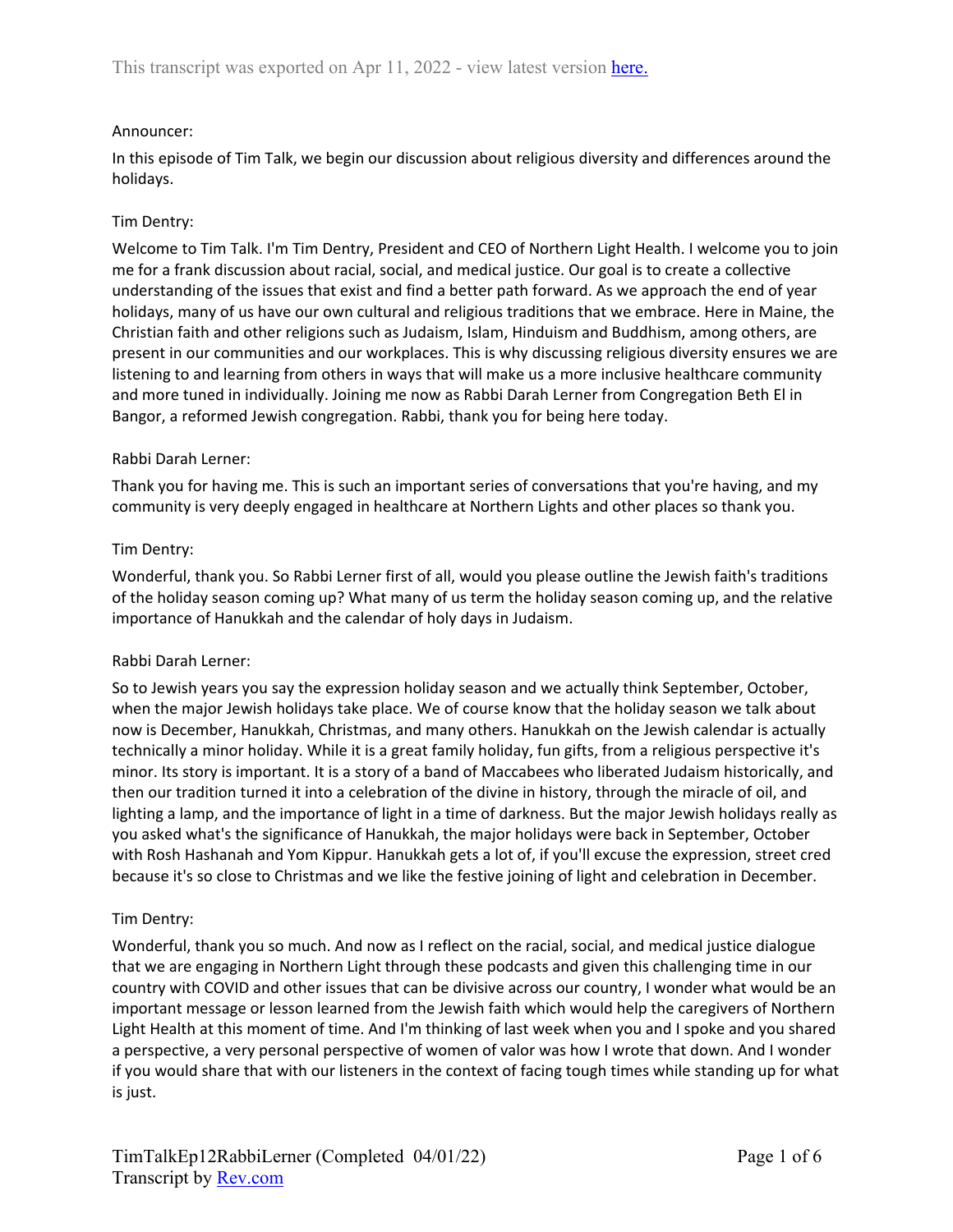### Rabbi Darah Lerner:

Well, thanks for such a wonderful question. All of Jewish history in a sense can be seen almost as a training for this difficult moment in time. Whether it's questions of COVID, whether it's about finding justice in our world, whether that's racial justice, social justice, gender equality, et cetera, Judaism's been a training ground and what I mean by that is Judaism is an ethical monotheism, which means singular God, but engaged in doing good on a daily basis. And so every time there's a disruption in Jewish history of which unfortunately there's been a lot, the story of the Maccabees we just talked about a moment ago briefly, was an oppressor that overcame by the Maccabees as warriors. And then its adjacent story of the oil is a story of human small miraculous experience. Find a small vial of oil, you make the very human intentioned act of trying to light it in spite of it not being enough.

### Rabbi Darah Lerner:

And that's the power of Jewish storytelling. And this holiday is that you have a little tiny vial of oil, who's going to light it if you need eat it to last eight days, which it's supposed to have needed to be. You don't light it when you only have one day, but the resilience is to go ahead and do it anyway, to try it, to work through it. So, Jewish history is full of these stories of major destruction of the temple in Jerusalem, disrupting all of Jewish history. We lost our ability to pray as we used to, and along came a group that says no we have a new way of doing it. We take old ideas, old values, our connection to God and each other, and recreate it, including in our home. Which leads me to your comment about what we talked about a woman of valor.

### Rabbi Darah Lerner:

That's part of Proverbs and it's said on a Friday night. And it's conventionally understood as sort of a nice blessing over a woman on a Friday night. But what I always like to hear in that woman of valor is that it's Eishet Chayil. Woman Chayil valor, which we do think of as little strong, but in Hebrew is actually the same root as for somebody who soldiers on. Who's got fortitude and power in the world. And so while on the one hand it seems nice, it's a pleasant series of things we say about at a woman on a Friday night. It's also about again these really important themes right now of resilience, engaging in the world, power of home and family. So Judaism has all of these different ways it reinforces the same idea.

#### Rabbi Darah Lerner:

So in this moment of COVID, in this moment of dealing with social justice, Judaism says there are ethical ways to be and that we have the capacity by doing acts to make the world better. And the last little teaching I'll give you in this question is we call that big idea tikkun olam, the obligation to repair the world. And that too is what all of these Jewish acts are about. As a little PS that's part of why people... so many people go into healthcare and education and social justice activities in our Jewish community, because they're doing that repairing the world. And faith allows you to be resilient, gives you community as you go and do that work. Thanks for a great question.

#### Tim Dentry:

Thank you Rabbi Lerner and tikkun olam, I love that. And I think our listener, especially this time of COVID when everyone talks about different degrees and different ways in which COVID fatigue presents itself, but in healthcare it's like yeah, and now the biggest rush and biggest rise of cases and biggest demands on our medical delivery abilities are the highest now, as we're at our possibly our most challenge from a fatigue point of view. And more is to come as we are getting into the fall and the winter, so to soldier on and to speak of the resilience, and I love how you said so many things there,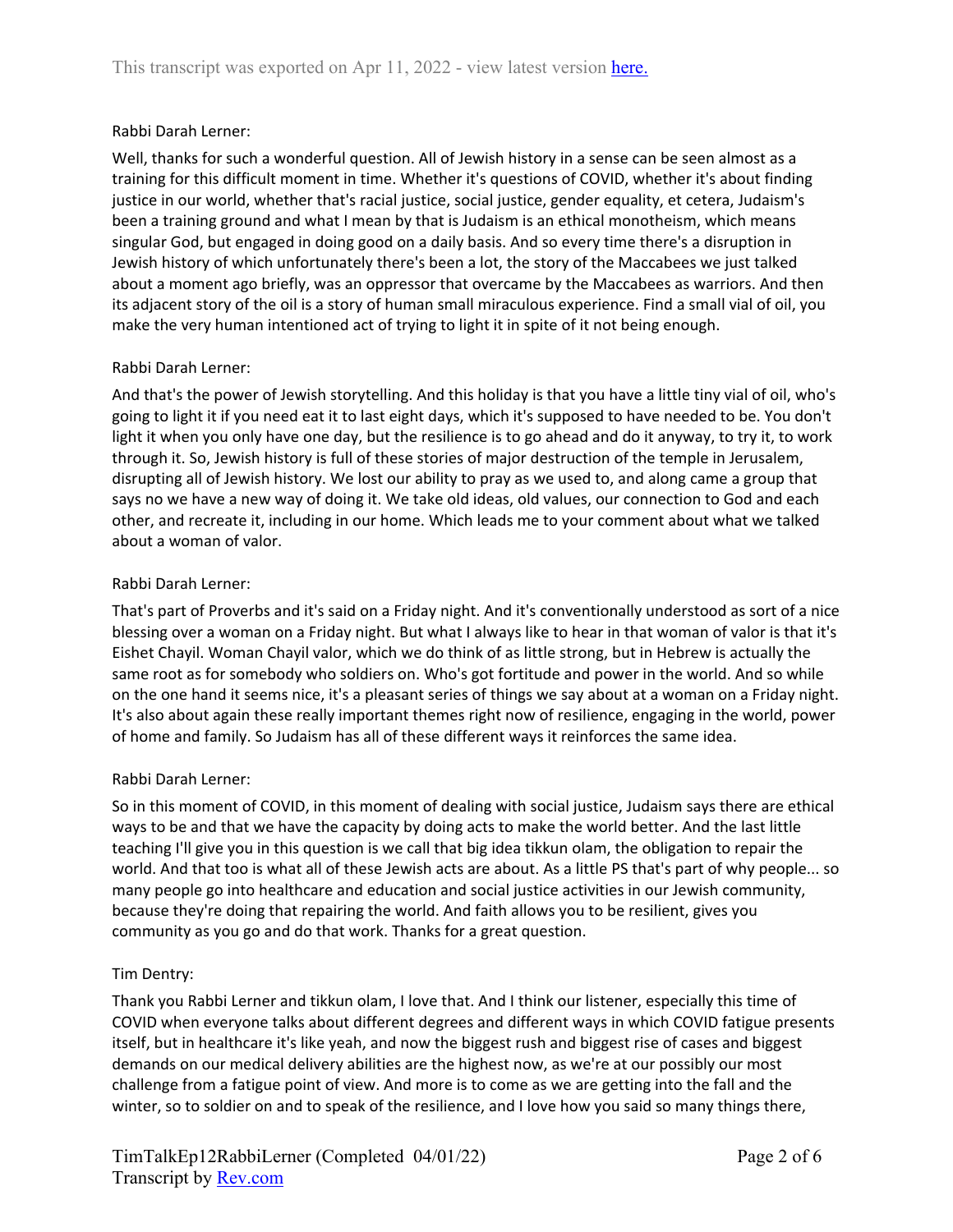thank you so much. You tied together resilience and engaging in the world, and that hopefully our listeners, especially those that are caregivers, that are part of the Northern Light family will really think of what does that mean to them of soldiering on, resilience and engaging in the world.

# Tim Dentry:

So that's just one thing I wanted to let you know how that struck me very, very personally. I also love the humans small and miraculous experience. Those are the words that you said, that's really great. I send out a reflection every Friday to all of our colleagues, our 12,500 strong. And we talked about the true successes, and the true successes are those human small miraculous experiences of holding the hand of someone who's having trouble breathing, and seeing hope in someone's eyes when maybe a patient has turned the corners back on the path to wellness, those kinds of things. Those are the true miraculous experiences in life and we're trying to celebrate those, so was that was perfect.

# Tim Dentry:

Also, taking old ideas and rewriting it or reweaving it into what we do, that just reminded me of some of my experience in healthcare. And it was in a Catholic healthcare system, and one of the very strong women of valor that I was a mentor of mine, Sister Helen [Amus 00:09:40] was her name and she started at the hospital where I'd been, where I was born, and where I started as a lab tech on weekends, and then became the chief operating officer. And when she replaced a real woman of valor, Sister Mary Thomas who was CEO there for 34 years, Sister Helen Amus I remember one of the first things that she said was the keys to our future lie in our past. So that's a variation on that theme I think of taking prior ideas and really refreshing them in the new way going forward. Again, thank you for those incredibly thoughtful messages and answers and words that you shared, and experience that you shared with us. I know you have questions you'd like to ask me.

# Rabbi Darah Lerner:

Yeah, I do and thanks again for inviting me. So I have two questions that are a little bit related, but one is a little more... a little smaller maybe question. So we've been talking about December and the upcoming holidays, but it's not just in December that we see a lot of seasonal decorations which are in fact actually religious to some degree. And they can sometimes make people feel left out by faith or whatever reason they may feel outside of the experience of those decorations because they don't reflect their lives. I was wondering how can you address the impact that it has on people who don't share those particular stories, narratives, decorations at Northern Light Health.

#### Tim Dentry:

Great question. I think the overarching answer is that I want to make sure that as the leader of Northern Light Health, I want to make sure I'm always reinforcing a culture of inclusiveness. That I'm always reinforcing a culture of [foreign language 00:11:41] celebrating differences of viewpoints, of backgrounds, of religious faith, of orientation, everything. To be more on the side of inclusivity as opposed to one is better, or one is more pronounced or what have you. So, that means a couple of things. It means bringing awareness to the forefront and bringing acknowledgement of the differences in people's traditions and lives, and with truly though... I think once doing that, you also identify a common set of values. So, I give you again a personal experience.

Tim Dentry: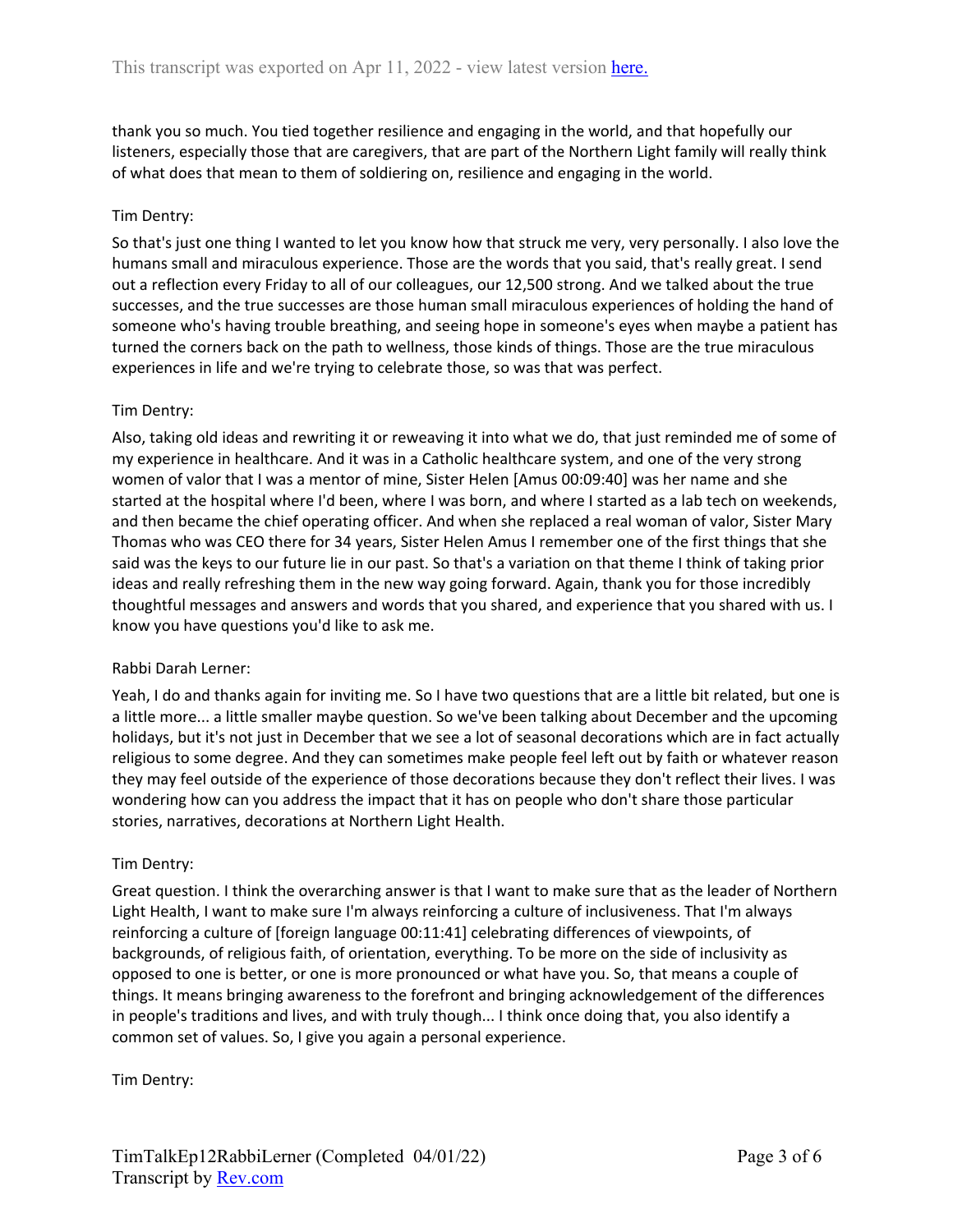So I was working and living in United Arab Emirates for six years just before I came here. And around Ramadan time, I thought well I'll make myself scarce. As a Christian I will allow them to do their celebrations. But no, every evening at sunset, after sunset is the Iftar, is the breaking of the fast... So many common threads, obviously between religions as well and they would invite me. Many of my Muslim friends would invite me to their daily Iftars. So probably four or five nights a week, I was doing that for the better part of a month. So they brought me into their celebrations and I learned so much and I learned about their culture, and I learned about their values, their family values, their total love for the higher power and what they do. And so it gave me just such a better, more informed sense that we're all in this together and it's an inclusive kind of thing for sure.

# Tim Dentry:

And even on the celebrating Christmas side of things, I would get more Christmas gifts and more Christmas celebrations and cards. To this day, I still get them from my Muslim friends because they're helping me celebrate Christmas. So back to your question, I think that I would love to make sure that... and especially through this kind of podcast hopefully we're opening up some minds, that people will say, "Oh there are some our colleagues who are of the Jewish faith or are not celebrating Christmas the way that I do, I need to make sure that's okay." And we need to be open to that and bring individuals into our celebrations and acknowledge where there are differences and acknowledge if they choose not to be brought in our celebrations, that's fine too. I think sometimes in our society, it's one faction has more than the other and I just think that's a no win situation.

# Rabbi Darah Lerner:

Well, thank you. I do want to do a little shout out to you. One of the first time we ever met was a chaplaincy meeting and we were coming up on... we were having a discussion about the upcoming Hanukkah, et cetera and you made sure that there was a Hanukiah, which is the menorah for Hanukkah, available so that people in the building could see, reflect, et cetera on it. And I just want to shout out to that very personal moment of the first time you and I met in a meeting and you made a transformation happen instantaneously. There wasn't a lot of thought or analysis you just made it happen, and so thank you.

# Tim Dentry:

Thank goodness for Amazon Prime, it was delivered before the meeting was over. Thanks for reminding me of that, that was fun.

# Rabbi Darah Lerner:

Yeah, but it was more important than the ability of Amazon was your go-to attitude and so thank you. So my next question's a little bit related but a little bit different. So living an engaged Jewish life is a year round commitment, it's about observances on holidays throughout the year but also it impacts every part of a person's life and that includes food choices, healthcare choices. So my sort of if you will bigger question is, how do you see being able to have an awareness and a support structure that makes Jewish staff, Jewish patients, visitors, et cetera, really on the radar, not just around holidays but this is sort of an... almost if you will an institutional question.

# Tim Dentry:

Yeah, great question. And first of all again we're trying to raise awareness and openness, but I'll give you an example of where I think it's exactly what you're talking about has been done well and it's by our one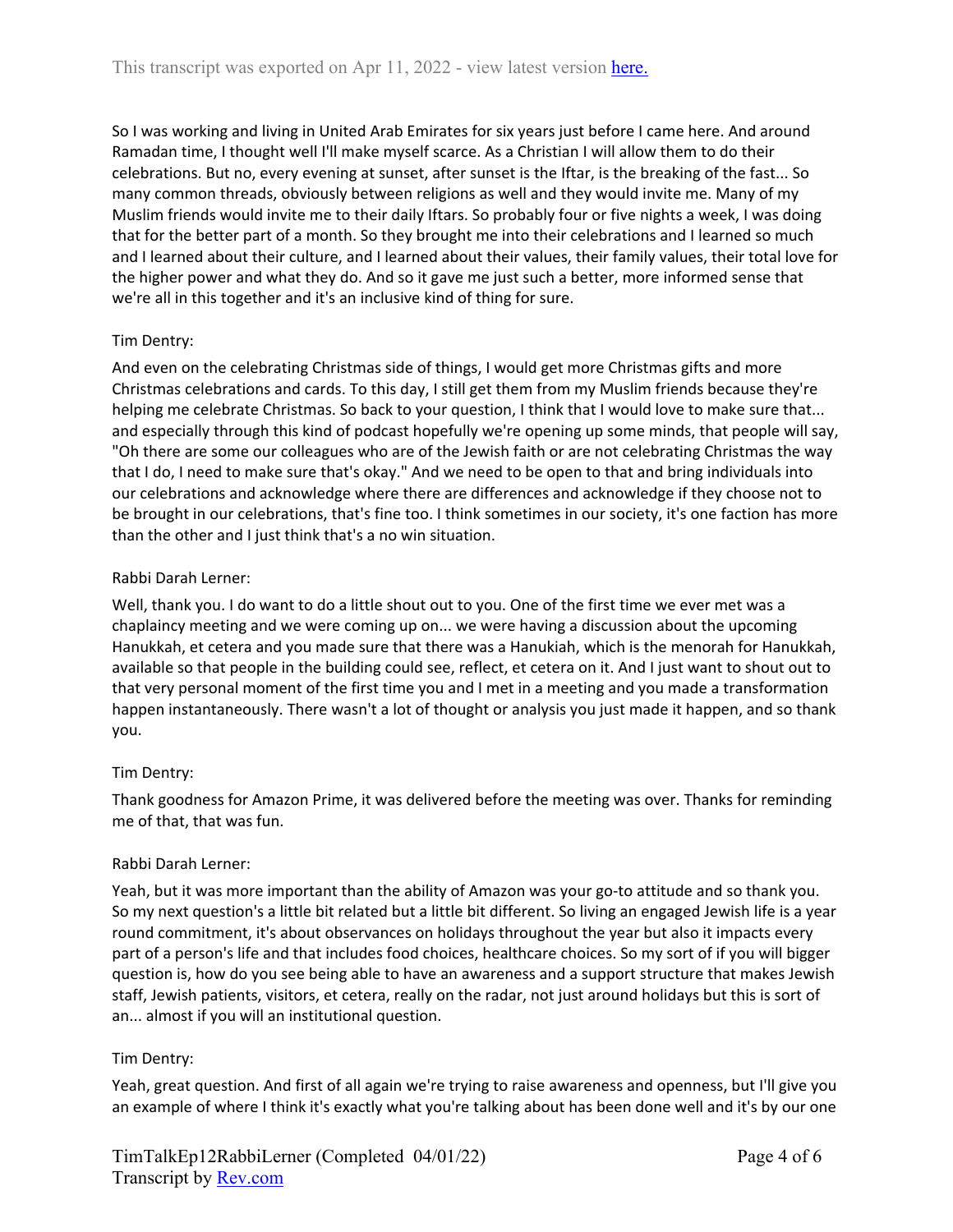hospital, Mercy Hospital in Portland which has obviously had started in the prior pandemic of 1918 by the Sisters of Mercy and they came to Portland to take care of the sick then. But you know then decades later, there was a physician and his name was Dr. Harry Davis and he was of the Jewish faith. And the mercy sister said, "You can practice here." And as I understand the story, a lot of other places weren't open to him practicing in that region, the Southern part of Maine. Dr. Harry Davis not only did but he was beloved for decades and he was a leader among the medical staff, leader among the medical community in Portland and beyond.

### Tim Dentry:

And right now there is a wing that has his name on the wing and there's a beautiful statue that is... and his family has supported the organization to this day and they made it possible that we could have the wing named after Dr. Davis and have a statue and a beautiful story to talk about that. And the story goes on that the sisters, there were a hundred or so that attended his funeral and they needed to get special approval all the way from the Vatican to go into the temple. And so there's more to that where those that are true storytellers and really know more about what I just said can paint a more beautiful story than what I just described.

#### Tim Dentry:

But to me that is a beautiful story and that's one way in which a faith-based hospital of Mercy, which is now part of Northern Light really celebrates Dr. Davis who was of the Jewish faith. And we make sure that in the mission components of all of our hospitals, that Mercy does the best job of that and I think we're absolutely getting there at our largest hospital, Eastern Maine Medical Center.

#### Tim Dentry:

I think now they is so much more of a true investment into religious diversity and acknowledging differences and making it a bringing together as opposed to one separate from the other. So I think we have ways to go, we should never feel like we've got this down, we can check off a box. There's still more we can do but I like the way we're heading with this at EMMC and to build off of the traditions that Mercy has brought.

#### Rabbi Darah Lerner:

Well, thank you. And I encourage you and I also invite future conversations to allow for ways that we can support the work that you're doing. Because again not just Judaism but faith traditions are often long fingers into a person's life about as I mentioned everything from what people eat, to how they make their medical and ethical choices, all of that impacts their healthcare as a patient but also faculty and staff, patients, administrators, et cetera, so thank you.

#### Tim Dentry:

Terrific, thank you. And so that will wrap up this episode of Tim Talk. Thank you Rabbi Lerner for your insights.

#### Rabbi Darah Lerner:

Thanks for having me and I really appreciate this time and good luck going forward.

Tim Dentry: